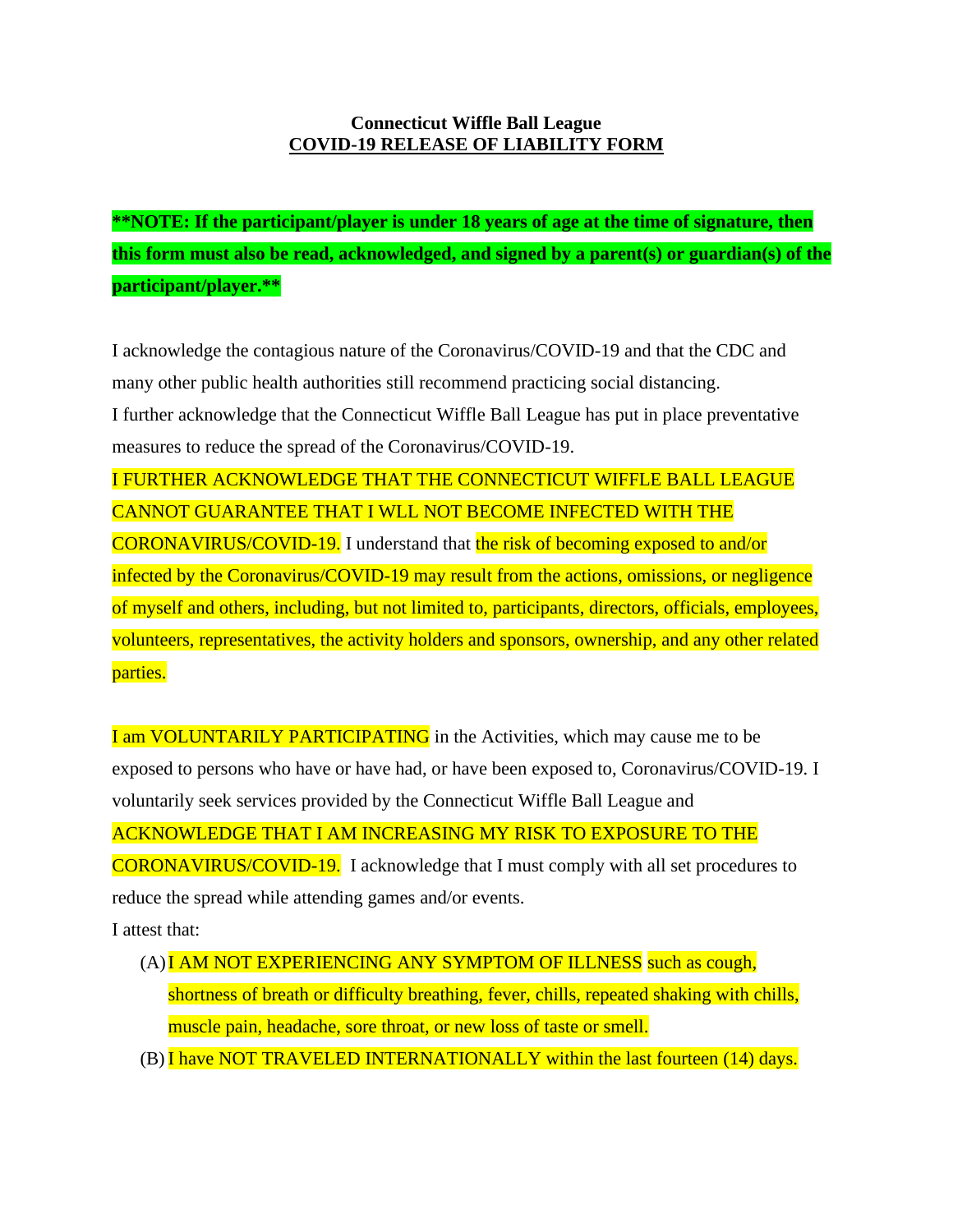- (C) I have NOT TRAVELED to a HIGHLY IMPACTED AREA WITHIN THE UNITED STATES OF AMERICA within the last 14 days.
- (D) I do NOT believe I have been EXPOSED to someone with a SUSPECTED AND/OR CONFIRMED case of the Coronavirus/COVID-19.
- (E) I have NOT been DIAGNOSED WITH Coronavirus/COVID-19 and NOT yet CLEARED AS NON-CONTAGIOUS by state or local public health authorities.
- (F) **I AM FOLLOWING ALL CDC RECCOMENDED GUIDELINES** as much as possible and limiting my exposure to the Coronavirus/COVID-19.

I acknowledge that this Accident Waiver and Release of Liability Form will be used by the event holders, sponsors, and organizers of the activity in which I may participate, and that it will govern my actions and responsibilities at said activity.

By signing this agreement, I acknowledge the contagious nature of COVID-19 and voluntarily assume the risk that I may be exposed to or infected by COVID-19 while attending any events organized by the Connecticut Wiffle Ball League, and that such exposure or infection may result in personal injury, illness, permanent disability, and death. I understand that the risk of becoming exposed to or infected by COVID-19 from events organized by the Connecticut Wiffle Ball League may result from the actions, omissions, or negligence of myself and others, including, but not limited to: The Connecticut Wiffle Ball League, CTWL, and/or their participants, directors, officials, employees, volunteers, representatives, the activity holders and sponsors, ownership, and any other related parties, including families.

I voluntarily agree to assume all of the foregoing risks and accept sole responsibility for any injury to myself (including, but not limited to, personal injury, disability, and death), illness, damage, loss, claim, liability, or expense, of any kind, that I may experience or incur in connection with my attendance at events organized by the Connecticut Wiffle Ball League or ("Claims"). On my behalf, I hereby release, covenant not to sue, discharge, and hold harmless the Connecticut Wiffle Ball League, its participants, directors, officials, employees, volunteers, representatives, the activity holders and sponsors, ownership, and any other related parties, of and from the Claims, including all liabilities, claims, actions, damages, costs or expenses of any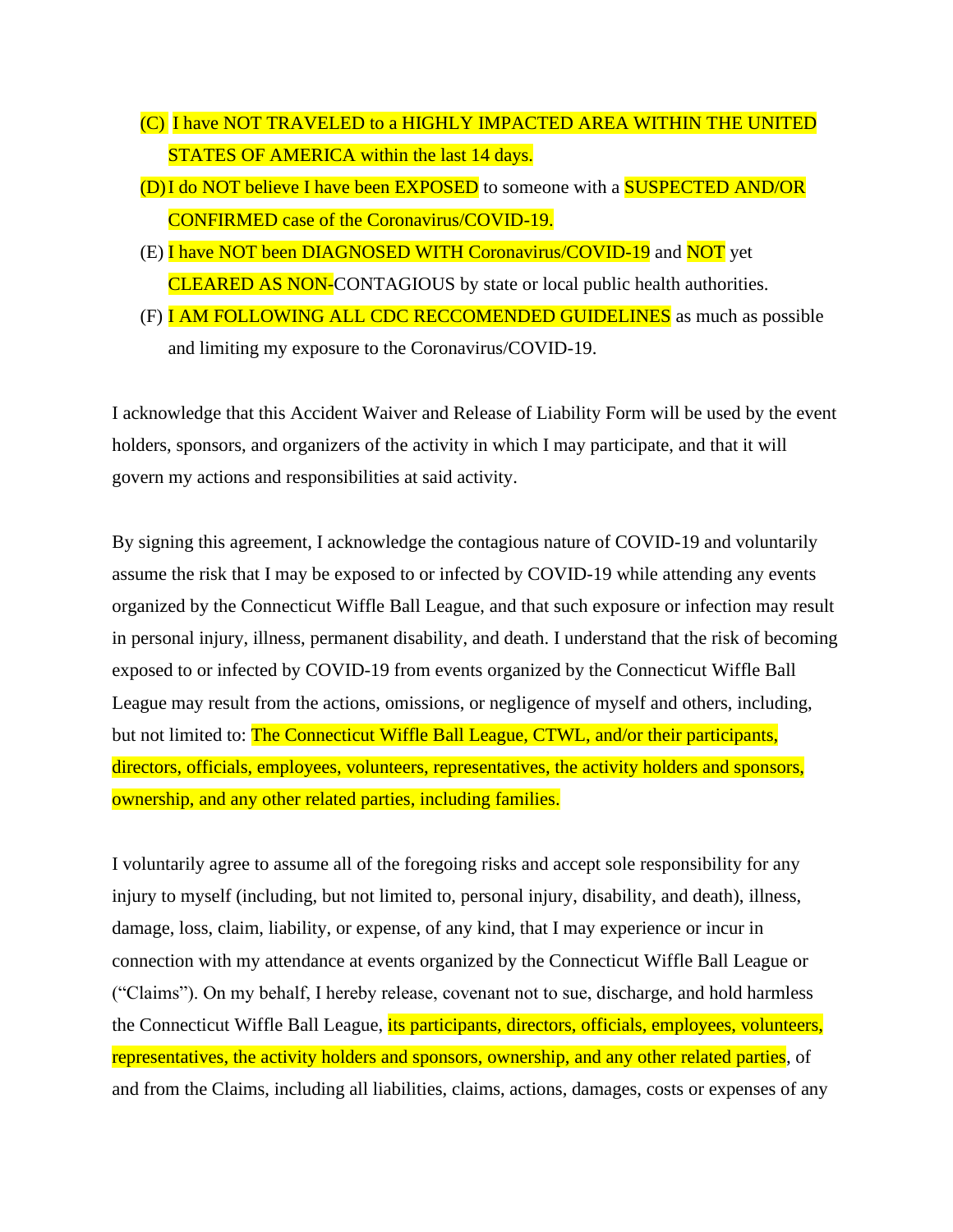kind arising out of or relating thereto. I understand and agree that this release includes any Claims based on the actions, omissions, or negligence of the Connecticut Wiffle Ball League and/or their participants, directors, officials, employees, volunteers, representatives, the activity holders and sponsors, ownership, and any other related parties, whether a COVID-19 infection occurs before, during, or after attending any event organized by the Connecticut Wiffle Ball League.

I acknowledge that the CTWL does not hold any legal business claim, such as an LLC or INC title, and that the league does not provide any insurance to cover any injury or injuries of any participant(s) or other affected entities or persons listed above.

This COVID-19 Release of Liability Form shall be construed broadly to provide a release and waiver to the maximum extent permissible under applicable law.

## **Player/Participant Release:**

I HAVE READ THIS AGREEMENT, FULLY UNDERSTAND ITS TERMS, UNDERSTAND THAT I HAVE GIVEN UP SUBSTANTIAL RIGHTS BY SIGNING IT AND HAVE SIGNED IT FREELY AND WITHOUT INDUCEMENT OR ASSURANCE OF ANY NATURE.

I HAVE READ THE PROVISIONS IN THIS AGREEMENT, AND I UNDERSTAND AND ACCEPT THESE RISKS AND RESPONSIBILITIES. I FOR MYSELF, DO CONSENT AND AGREE TO THIS RELEASE PROVIDED ABOVE FOR ALL THE ENTITIES OR PERSONS LISTED. IN ADDITION, I FOR MYSELF DO RELEASE AND AGREE TO INDEMNIFY AND HOLD HARMLESS THE ENTITIES OR PERSONS LISTED FOR ANY LIABILITIES TO MY PRESENCE OR PARTICIPATION IN THE ACTIVITIES AS PROVIDED ABOVE, **EVEN IF ARISING FROM THEIR NEGLIGENCE**, TO THE FULLEST EXTENT PROVIDED BY LAW.

THIS RELEASE IS INTENDED TO BE A COMPLETE AND UNCONDITIONAL RELEASE OF ALL LIABILITY TO THE GREATEST EXTENT ALLOWED BY LAW AND AGREE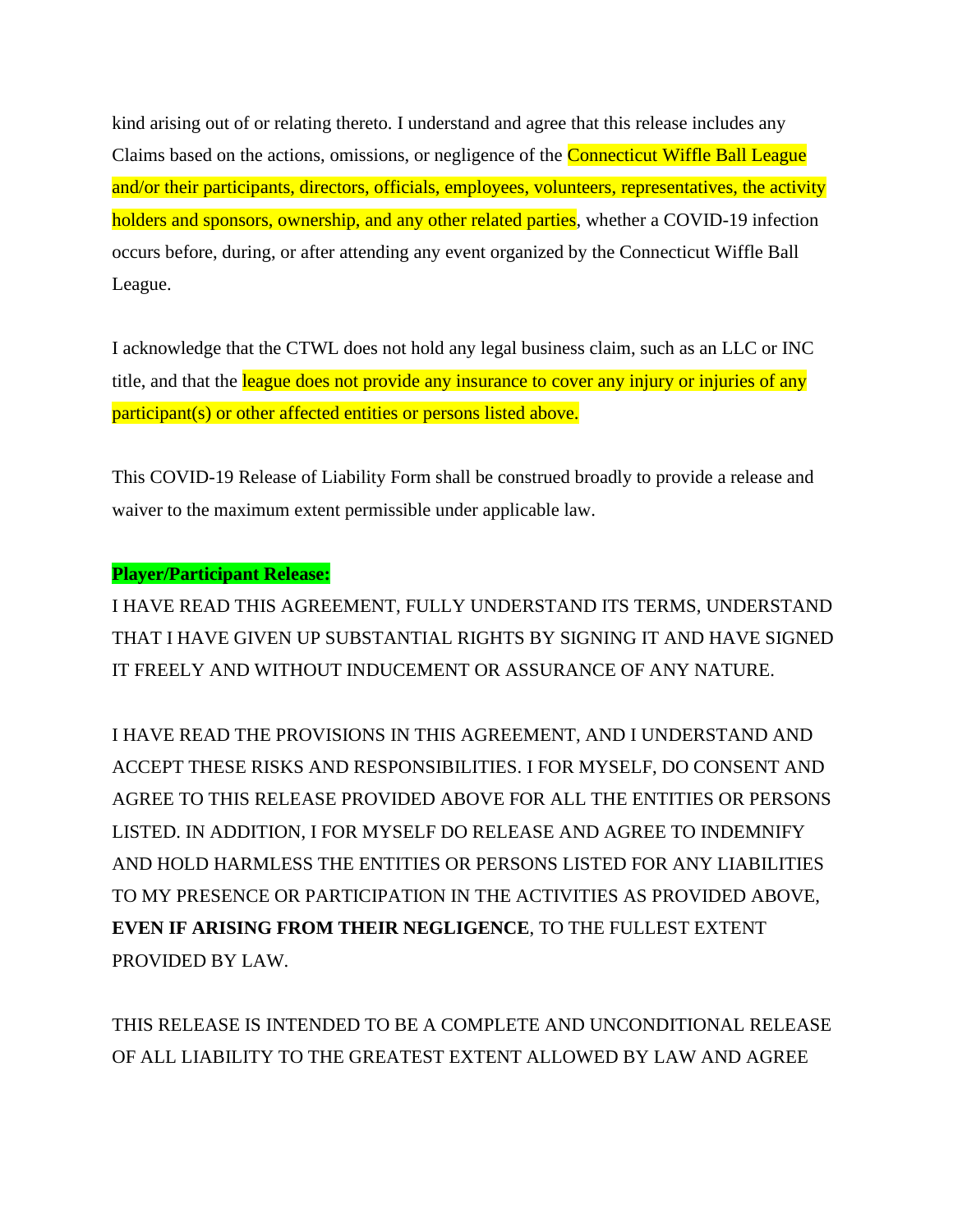## THAT IF ANY PORTION ON THIS AGREEMENT IS HELD TO BE INVALID, THE BALANCE, NOTWITHSTANDING, SHALL CONTINUE IN FULL FORCE AND EFFECT.

I HAVE READ THIS AGREEMENT, FULLY UNDERSTAND ITS TERMS, UNDERSTAND THAT I HAVE GIVEN UP SUBSTANTIAL RIGHTS BY SIGNING IT AND HAVE SIGNED IT FREELY AND WITHOUT INDUCEMENT OR ASSURANCE OF ANY NATURE.

I HAVE READ THIS AGREEMENT, AND I HEREBY CONSENT AND AGREE TO HOLD THE CONNECTICUT WIFFLEBAL LEAGUE HARMLESS FROM, AND WAIVE ON BEHALF OF MYSELF, MY HEIRS, AND ANY PERSONAL REPRESENTATIVES any and all causes of action, claims, demands, damages, costs, expenses and compensation for damage or loss to myself and/or property that may be caused by any act, or failure to act of the league, or that may otherwise arise in any way in connection with any services received from Connecticut Wiffle Ball League. I understand that this release discharges Connecticut Wiffle Ball League from any liability or claim that I, my heirs, or any personal representatives may have against the league with respect to any bodily injury, illness, death, medical treatment, or property damage that may arise from, or in connection to, any services received from Connecticut Wiffle Ball League, including infection from COVID-19. This liability waiver and release extends to the league together with all players, managers, directors, officials, employees, volunteers, representatives, and agents, and the activity holders and sponsors.

Participant's Signature 1986 Date Participant's Name Age (Please print legibly.)